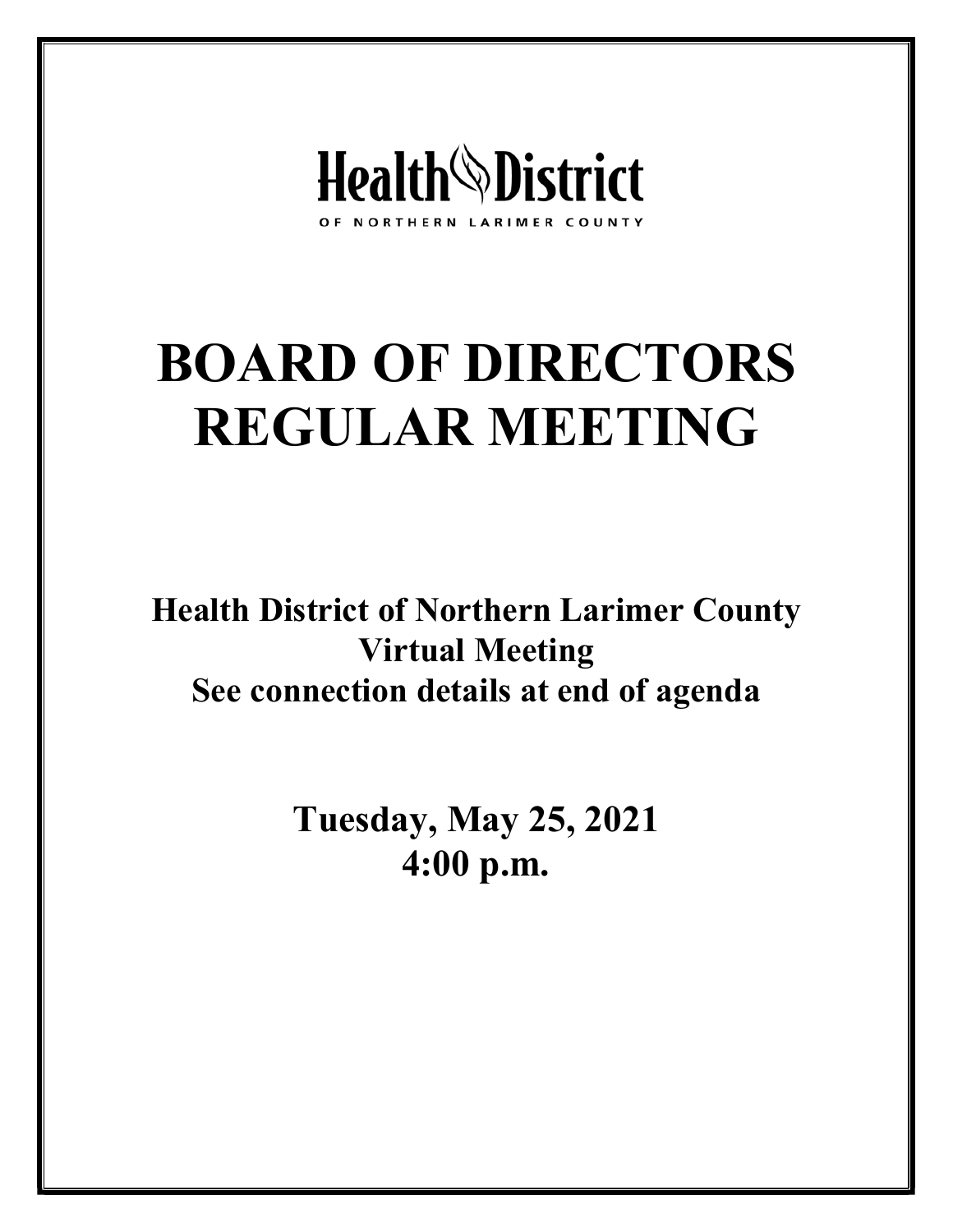|             | <b>Health</b> <sup>\</sup> District<br>OF NORTHERN LARIMER COU                                                                                                                                                                                                                                                |
|-------------|---------------------------------------------------------------------------------------------------------------------------------------------------------------------------------------------------------------------------------------------------------------------------------------------------------------|
|             | <b>BOARD OF DIRECTORS REGULAR MEETING</b><br>May 25, 2021<br>$4:00 \text{ pm}$<br>Virtual                                                                                                                                                                                                                     |
|             | <b>AGENDA</b>                                                                                                                                                                                                                                                                                                 |
| $4:00$ p.m. |                                                                                                                                                                                                                                                                                                               |
| 4:05 p.m.   | PUBLIC COMMENT<br>Note: If you choose to comment, please follow the "Guidelines for Public Comment" provided on<br>the back of the agenda.                                                                                                                                                                    |
| $4:10$ p.m. | <b>DISCUSSION &amp; ACTIONS</b>                                                                                                                                                                                                                                                                               |
|             | <b>State Legislative Proposals</b><br>HB 21-1276: Prevention of Substance Use Disorders<br>$\circ$<br>HB21-1299: Office of Gun Violence Prevention<br>$\circ$<br>SB21-256: Local Regulation of Firearms<br>O<br>HB21-1317: Regulating Marijuana Concentrates<br>$\circ$<br>Other policy issues that may arise |
| 4:35 p.m.   | <b>PRESENTATIONS</b>                                                                                                                                                                                                                                                                                          |
|             | Isolation/Recovery & Quarantine (IRQ) for PEH Update Brian Ferrans                                                                                                                                                                                                                                            |
| 4:55 p.m.   | <b>OTHER REPORTS &amp; DISCUSSION</b><br>٠<br><b>Board Communication and Access to Documents</b><br>٠<br>Electronic platform for board materials & policies Karen Spink, Lin Wilder                                                                                                                           |
| 5:10 p.m.   | <b>OTHER UPDATES &amp; REPORTS</b><br>٠<br>٠                                                                                                                                                                                                                                                                  |
| 5:20 p.m.   | <b>CONSENT AGENDA</b><br>Approval of the April 13, 2021 and April 27, 2021 Minutes<br>March 2021 Financials<br>$\bullet$                                                                                                                                                                                      |
| 5:25 p.m.   | PUBLIC COMMENT (2 <sup>nd</sup> opportunity) See Note above.                                                                                                                                                                                                                                                  |
| 5:30 p.m.   | <b>ANNOUNCEMENTS</b>                                                                                                                                                                                                                                                                                          |
|             | June 17 or 22, 4:00 pm - Board of Directors Regular Meeting<br>July 27, 4:00 pm - Board of Directors Regular Meeting<br>$\bullet$<br>August 24, 4:00 pm - Board of Directors Regular Meeting<br>$\bullet$                                                                                                     |
| 5:35 p.m.   | <b>EXECUTIVE SESSION</b><br>For the purpose of addressing personnel matters pursuant to $24-6-402(4)(f)$ of the C.R.S., topic:<br><b>Executive Director</b>                                                                                                                                                   |
|             |                                                                                                                                                                                                                                                                                                               |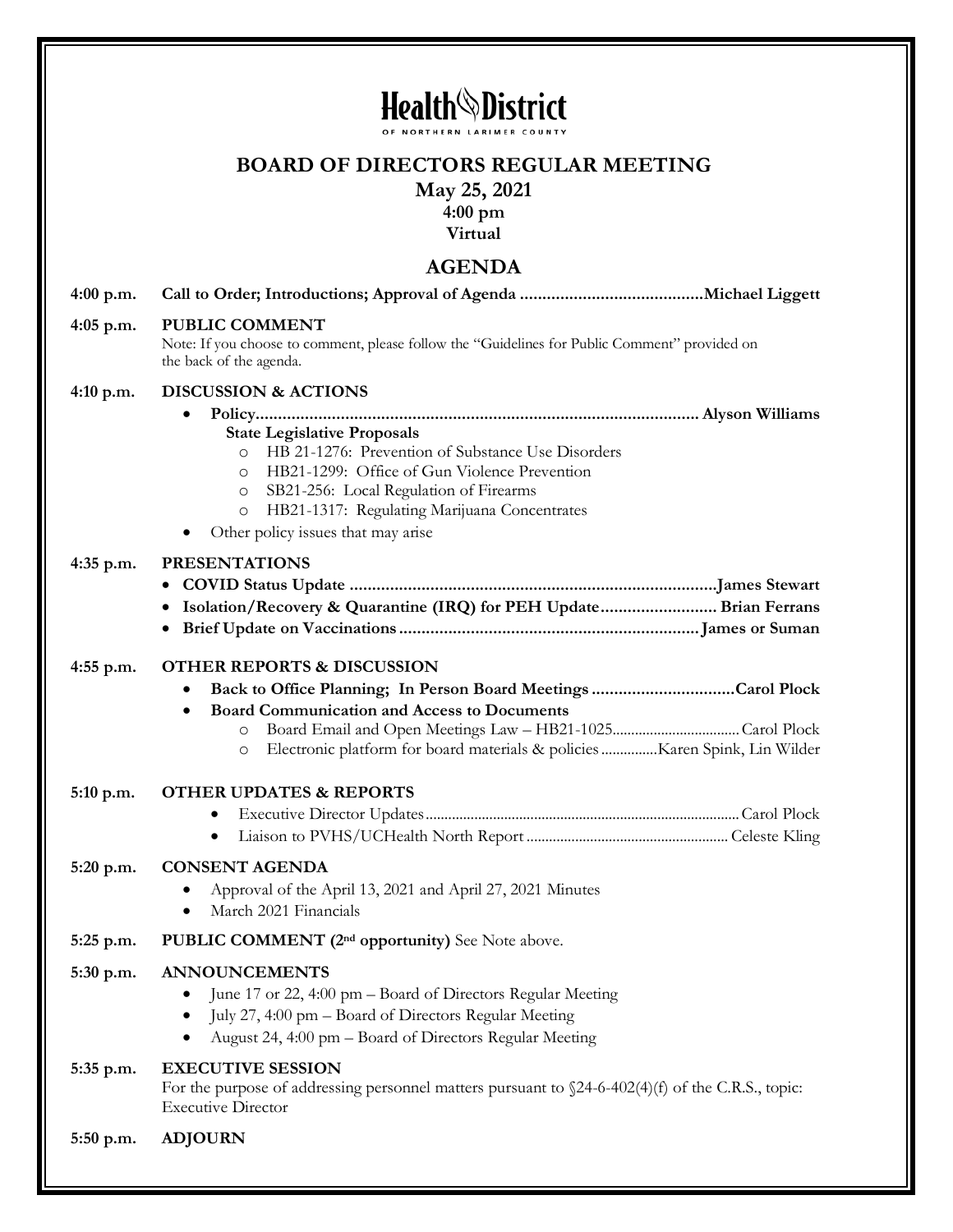Join Zoom Meeting

#### **Registration is required. Click this link to register:**

<https://healthdistrict.zoom.us/meeting/register/tJIudOitrD8uEtclxNIQPCXOASbkirVxFwQE>

After registering, you will receive a confirmation email containing information about joining the meeting.

#### **GUIDELINES FOR PUBLIC COMMENT**

The Health District of Northern Larimer County Board welcomes and invites comments from the public. **Public comments or input are taken only during the time on the agenda listed as 'Public Comment.'** If you choose to make comments about any agenda item or about any other topic not on the agenda, please use the following guidelines.

- **Before you begin your comments please:** Identify yourself spell your name – state your address. Tell us whether you are addressing an agenda item, or another topic.
- **Limit your comments to five (5) minutes.**